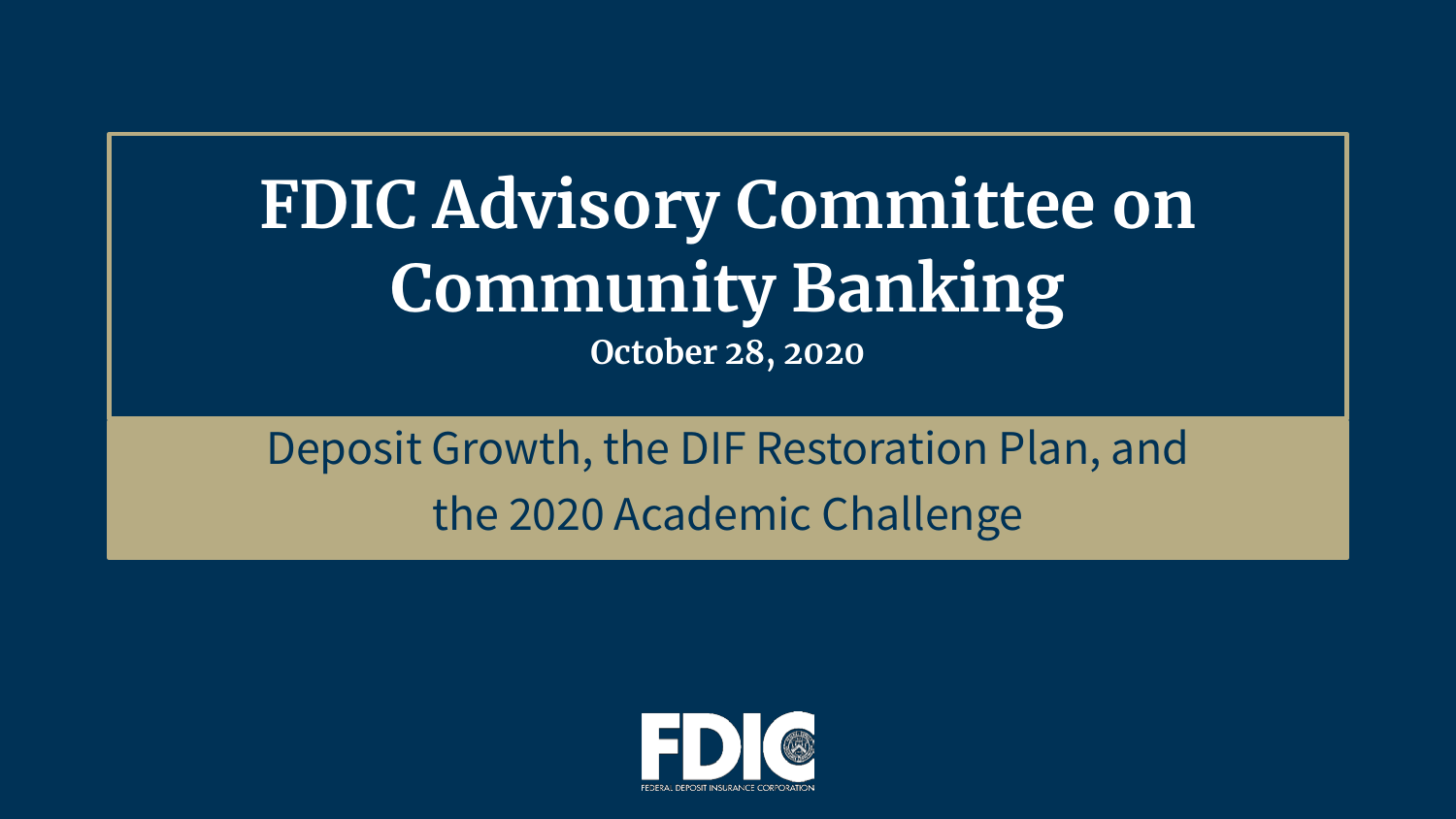#### **Growth in liabilities has been driven by domestic deposits**

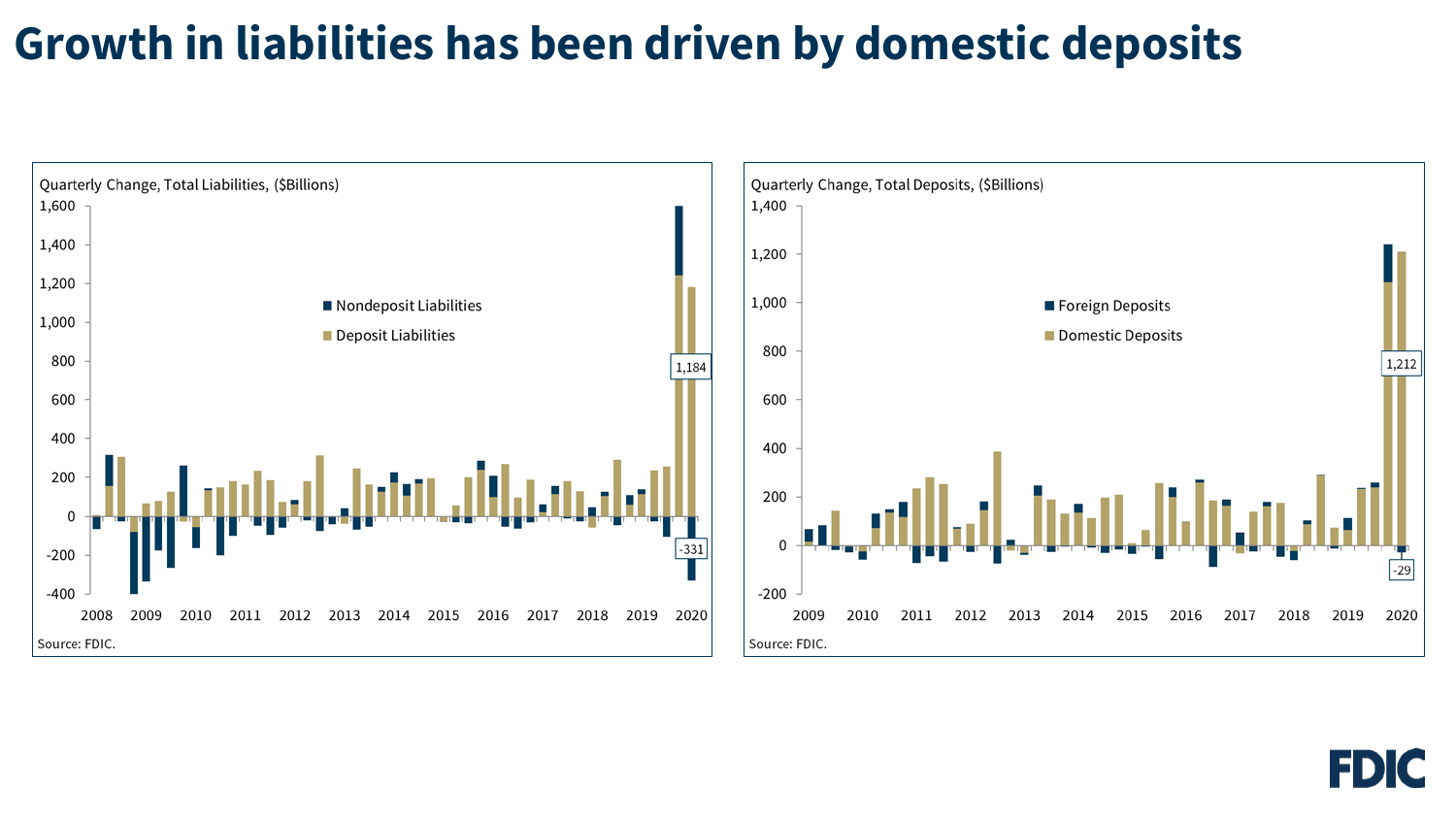#### **Banks have reported growth in both nonmaturity deposits and deposit balances in large accounts**



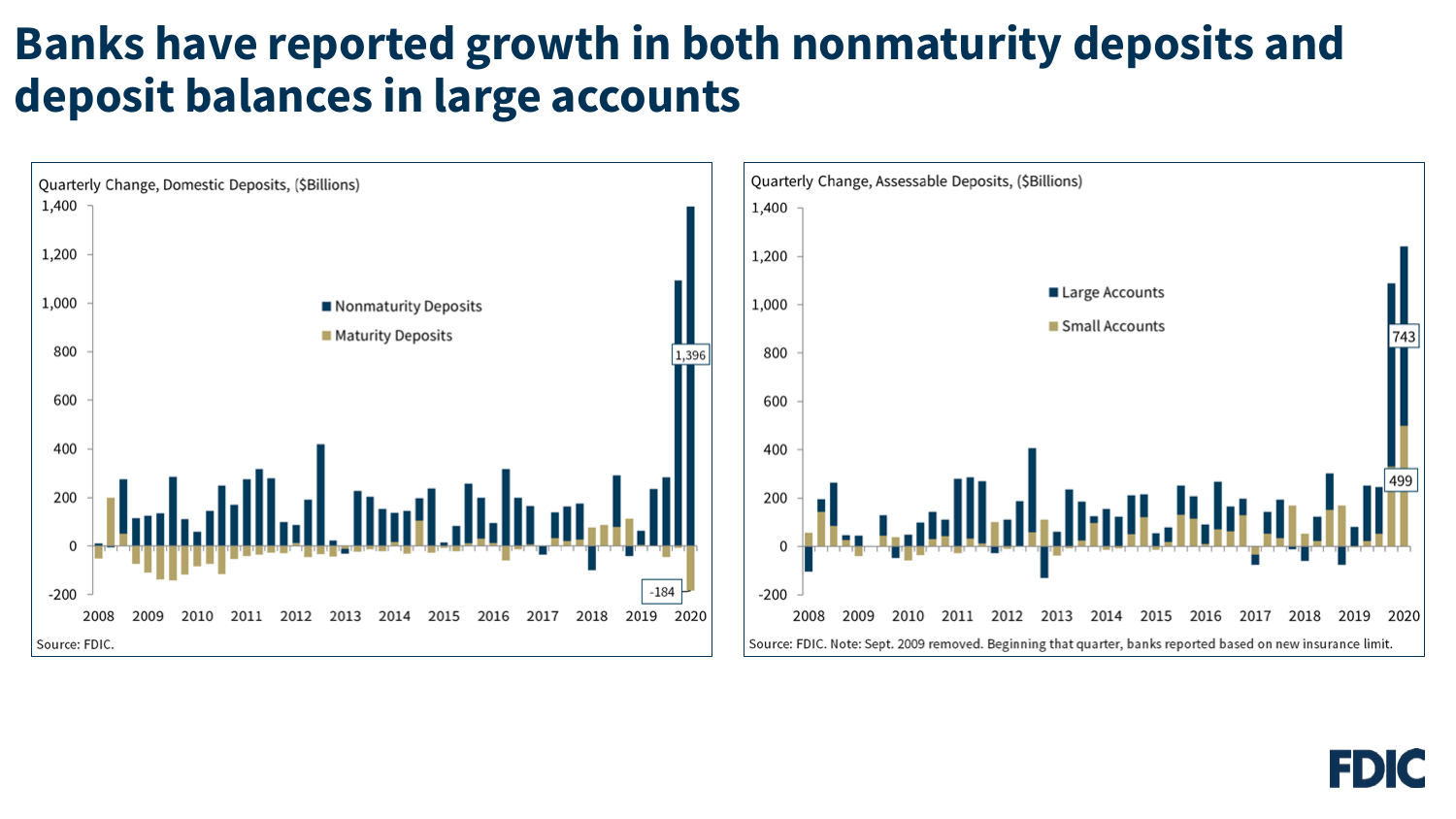### **community bank deposit growth took off in second quarter Noncommunity bank deposit growth took off in first quarter, while**

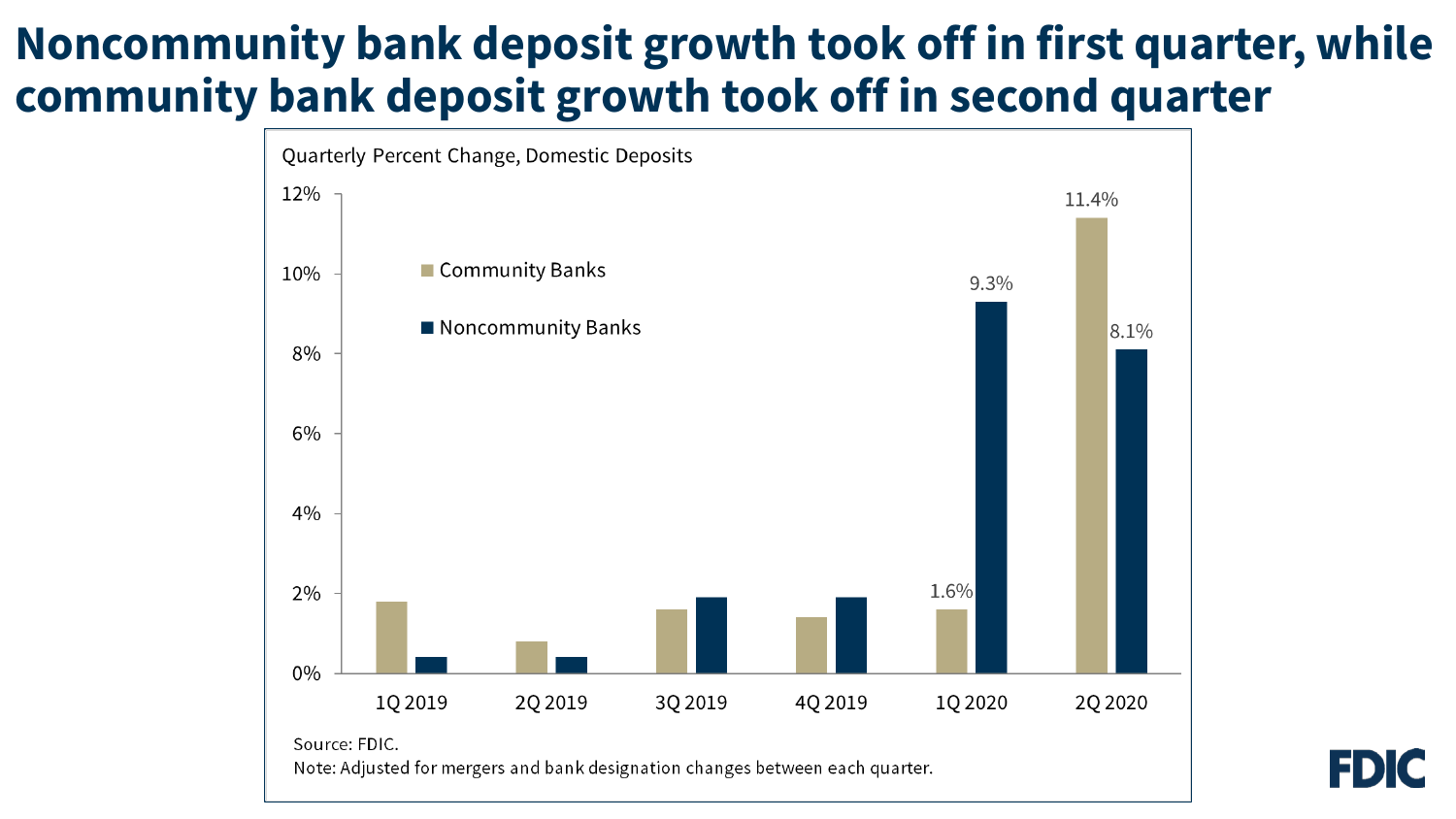# **assets has been substantial Growth in noncore liabilities has been limited, growth in liquid**



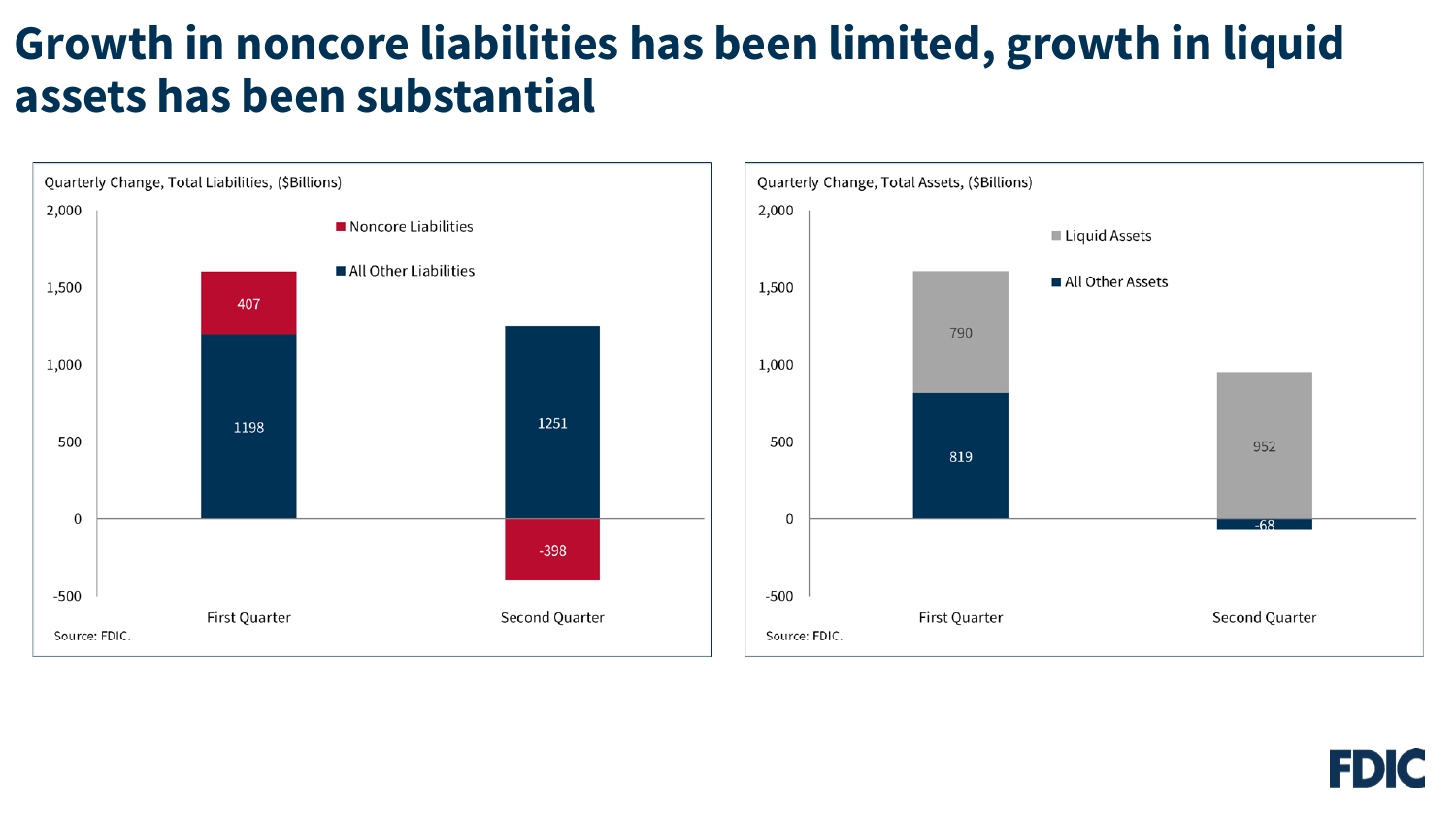#### **Noncore liabilities fell in second quarter, while growth in liquid assets accelerated**



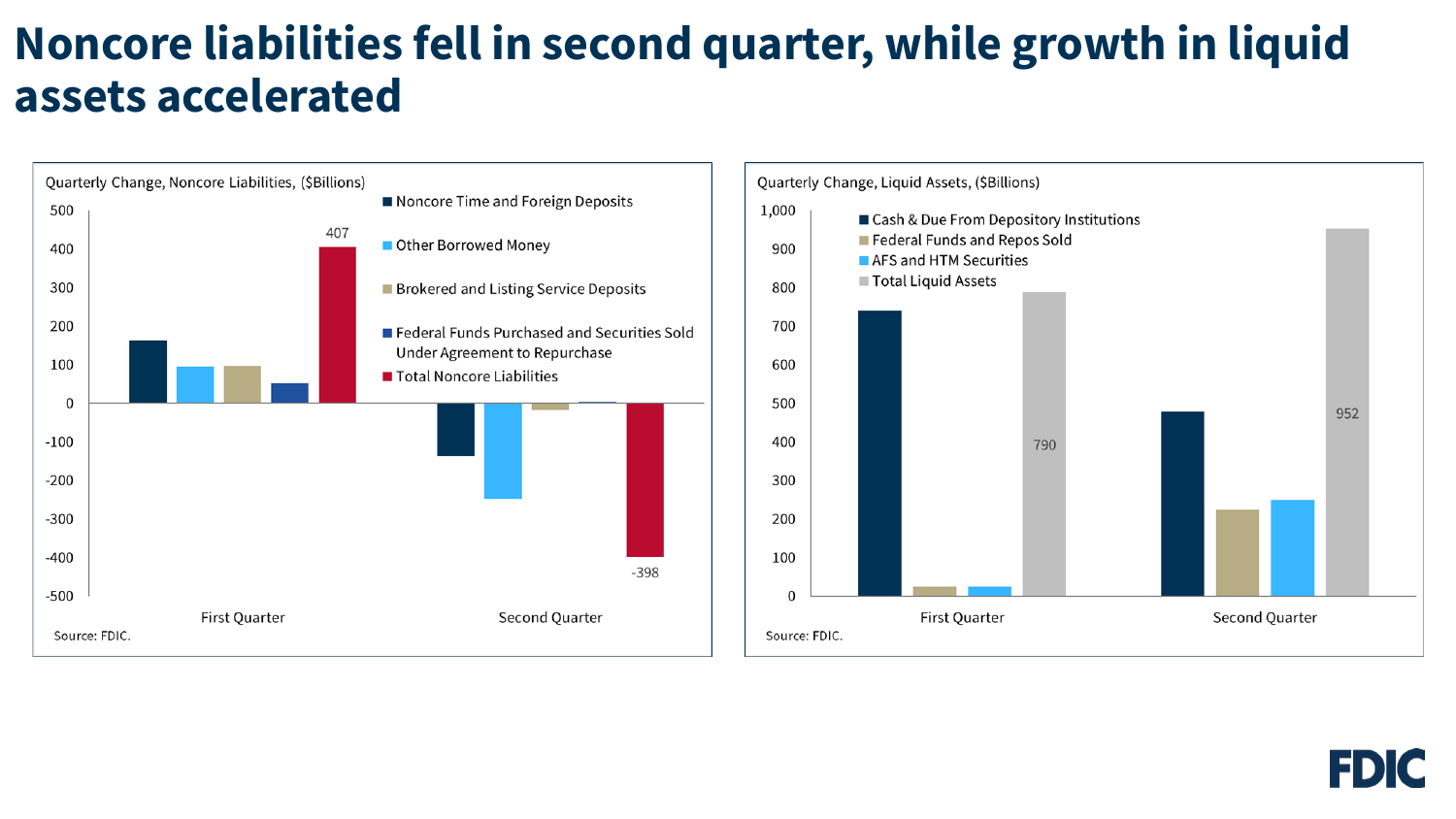#### **Insured Deposit Growth in the First Half of 2020 Equaled Deposit Growth in the Previous Three Years**



Annual Growth, December to December, Insured Deposits (\$ Trillions)

Source: FDIC.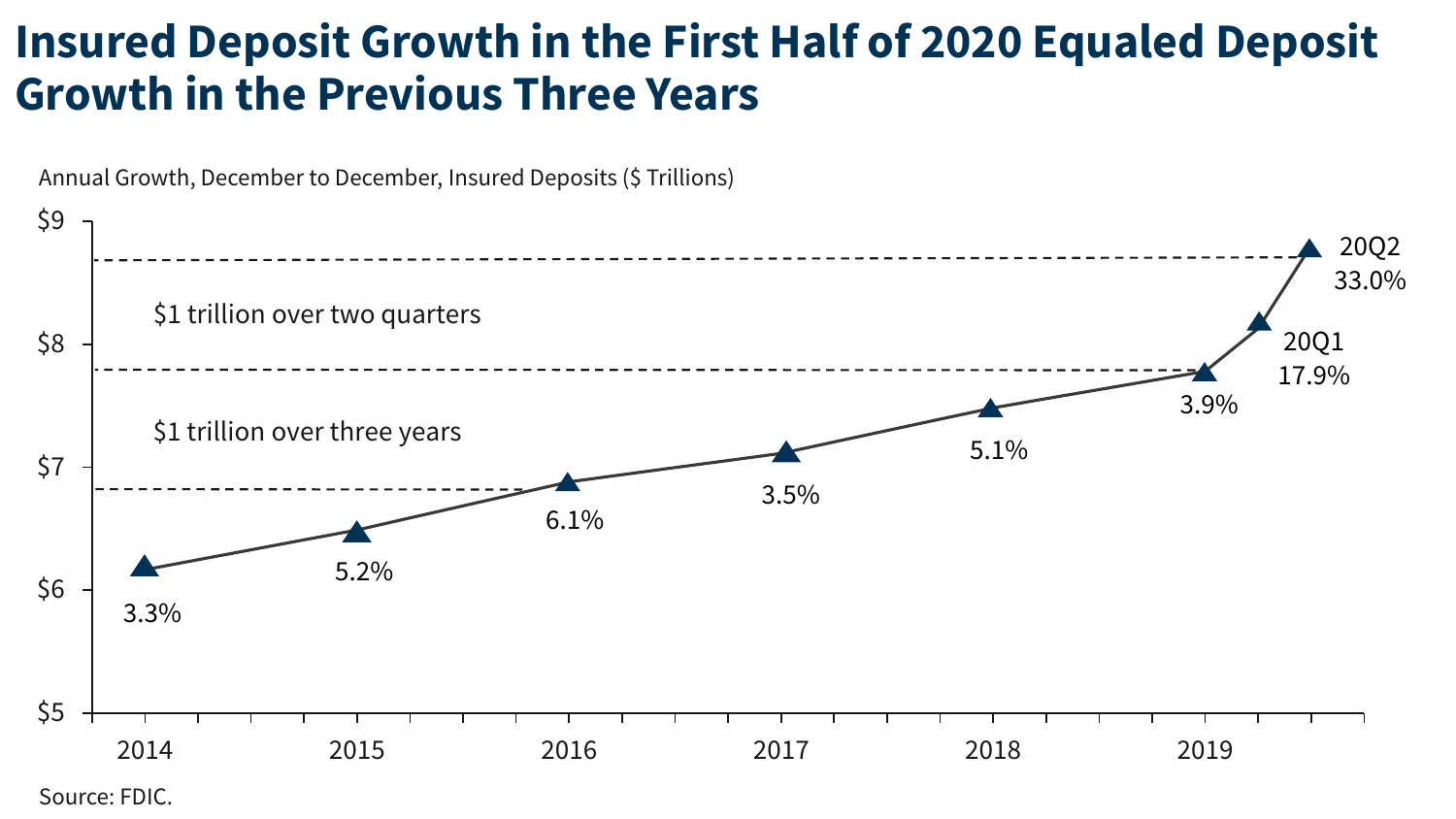# **Insured deposit growth caused the DIF reserve ratio to decline below the statutory minimum of 1.35 percent**

Fund Balance, Estimated Insured Deposits, and Reserve Ratio

|                                      | Fourth Quarter 2019 | First Quarter 2020 | <b>Second Quarter 2020</b> |
|--------------------------------------|---------------------|--------------------|----------------------------|
| <b>Beginning Fund Balance</b>        | 108.9               | 110.3              | 113.2                      |
| <b>Plus: Net Assessment Revenue</b>  | 1.3                 | 1.4                | 1.8                        |
| Plus: Investment Income <sup>a</sup> | 0.5                 | 2.0                | 0.1                        |
| <b>Less: Loss Provisions</b>         | $-0.1$              | $\star$            |                            |
| <b>Less: Operating Expenses</b>      | 0.5                 | 0.5                | 0.5                        |
| Ending Fund Balance <sup>b</sup>     | 110.3               | 113.2              | 114.7                      |
| <b>Estimated Insured Deposits</b>    | 7,815.2             | 8,164.2            | 8,837.3                    |
| <b>Ending Reserve Ratio</b>          | 1.41%               | 1.39%              | 1.30%                      |

Dollars in Billions

\* = Less than \$50 million

a Includes unrealized gains/losses on available-for-sale securities.

**b Components of fund balance changes may not sum to totals due to rounding.**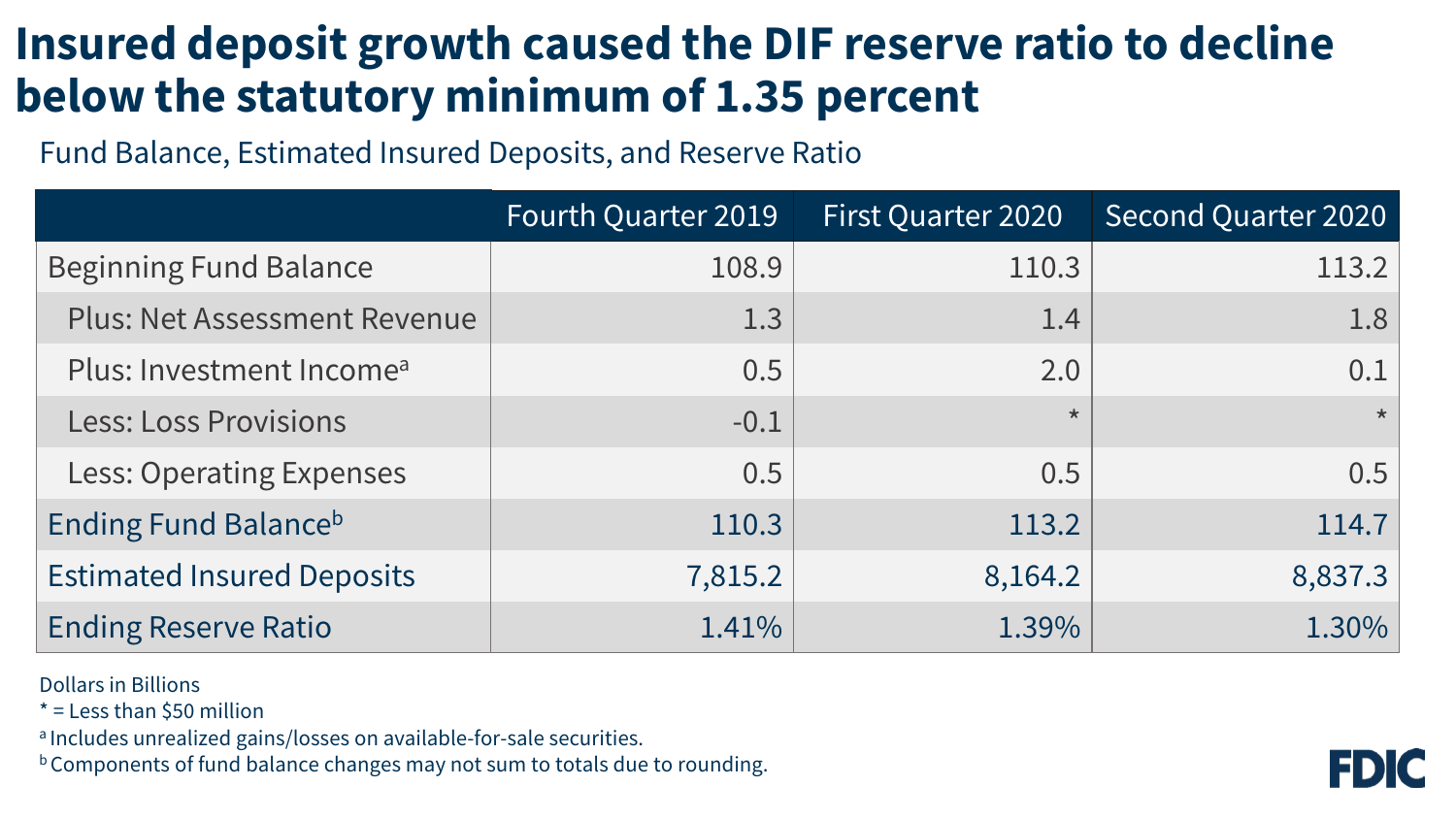# **components The Restoration Plan adopted by the FDIC Board has three**

- 1. The FDIC will monitor deposit balance trends, potential losses, and other factors that affect the reserve ratio.
- 2. The FDIC will maintain the current schedule of assessment rates for all IDIs.
- 3. At least semiannually, the FDIC will update its analysis and projections for the fund and, if necessary, recommend any modifications to the Plan, such as increasing assessment rates.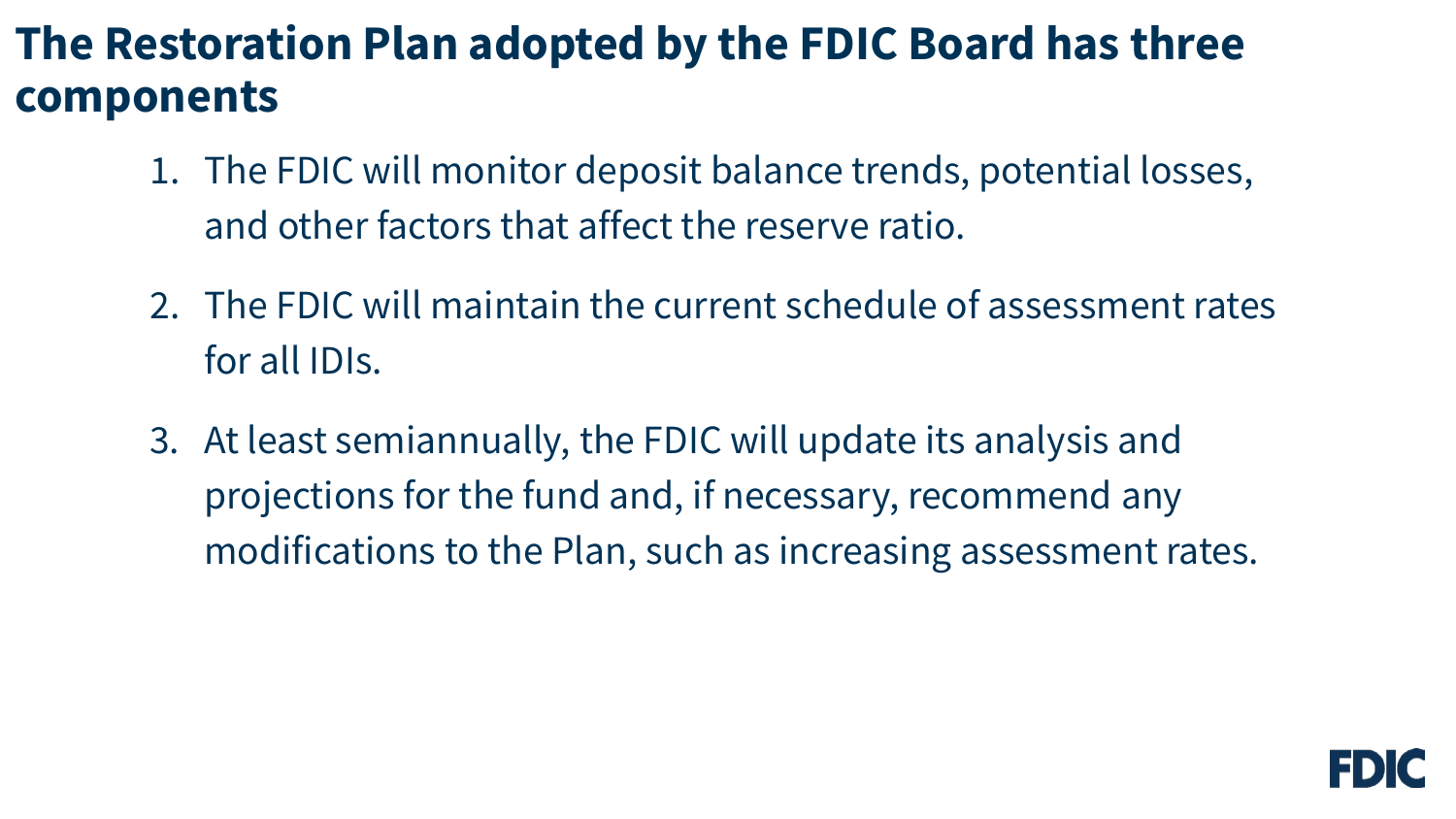# **Assuming normal insured deposit growth, the DIF can absorb modest losses and reach 1.35 percent within 8 years**

Projected Reserve Ratio at the End of 8 Years Assuming Different Rates of Insured Deposit Growth<sup>a</sup>

| Annual<br><b>Insured Deposit</b> | Industry Insured<br><b>Deposits</b> | <b>DIF Reserve Ratio</b><br>[percent] | DIF Balance needed<br>to reach 1.35 percent | Amount available<br>to absorb losses |
|----------------------------------|-------------------------------------|---------------------------------------|---------------------------------------------|--------------------------------------|
| <b>Growth Rate</b>               |                                     |                                       | reserve ratio                               | and reach 1.35                       |
| [percent]                        |                                     |                                       |                                             | percent                              |
| 2.5                              | 10,835                              | 1.56                                  | 145.7                                       | 23.7                                 |
| 3.0                              | 11,279                              | 1.50                                  | 151.7                                       | 17.7                                 |
| 3.5                              | 11,739                              | 1.44                                  | 157.9                                       | 11.5                                 |
| 4.0                              | 12,215                              | 1.39                                  | 164.3                                       | 5.1                                  |
| 4.5                              | 12,708                              | 1.33                                  | 170.9                                       | (1.5)                                |

Dollars in Billions

a Assumes that: (1) the assessment base grows 4.5 percent, annually; (2) the average assessment rate remains at 4.0 basis points; (3) interest income on the deposit insurance fund balance is zero; and (4) operating expenses grow at 1 percent per year.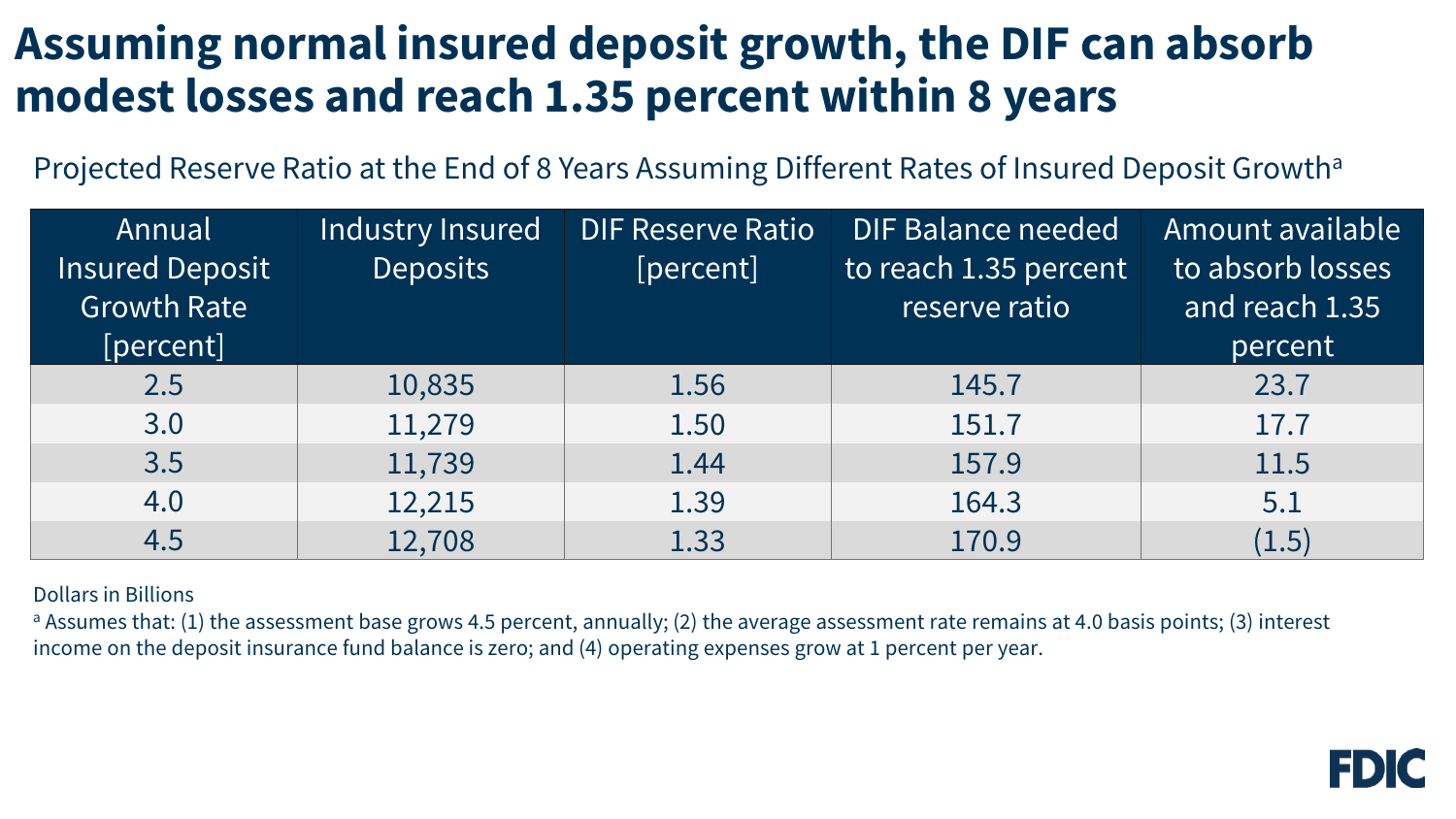# **2020 Academic Challenge:**

 **The Effects of Community Banks on Local Economic Development** 

- Bring real-world banking policy questions into the classroom
- Nationwide competition for undergraduate students
- This year's Challenge Question:

"What are the effects of community banks on local economic development?"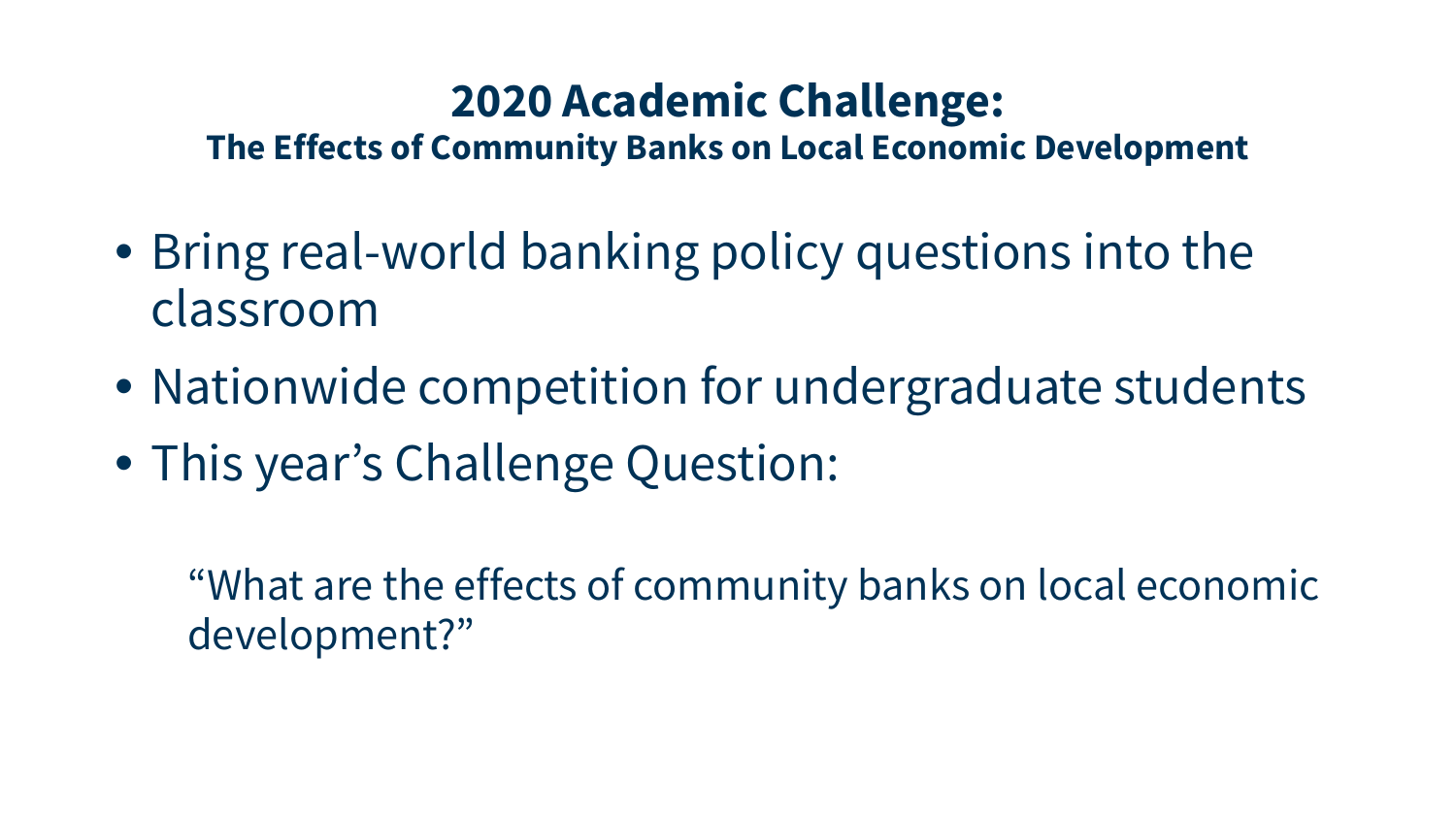# **2020 Academic Challenge: Objectives**

- i<br>I • Increase understanding of the banking industry and the FDIC's role of ensuring the stability of our nation's financial system
- Engage in critical dialogue with undergraduate scholars
- Promote interest in future FDIC careers in the fields of economics, accounting, and finance
- Build relationships between the FDIC, students, and the academic community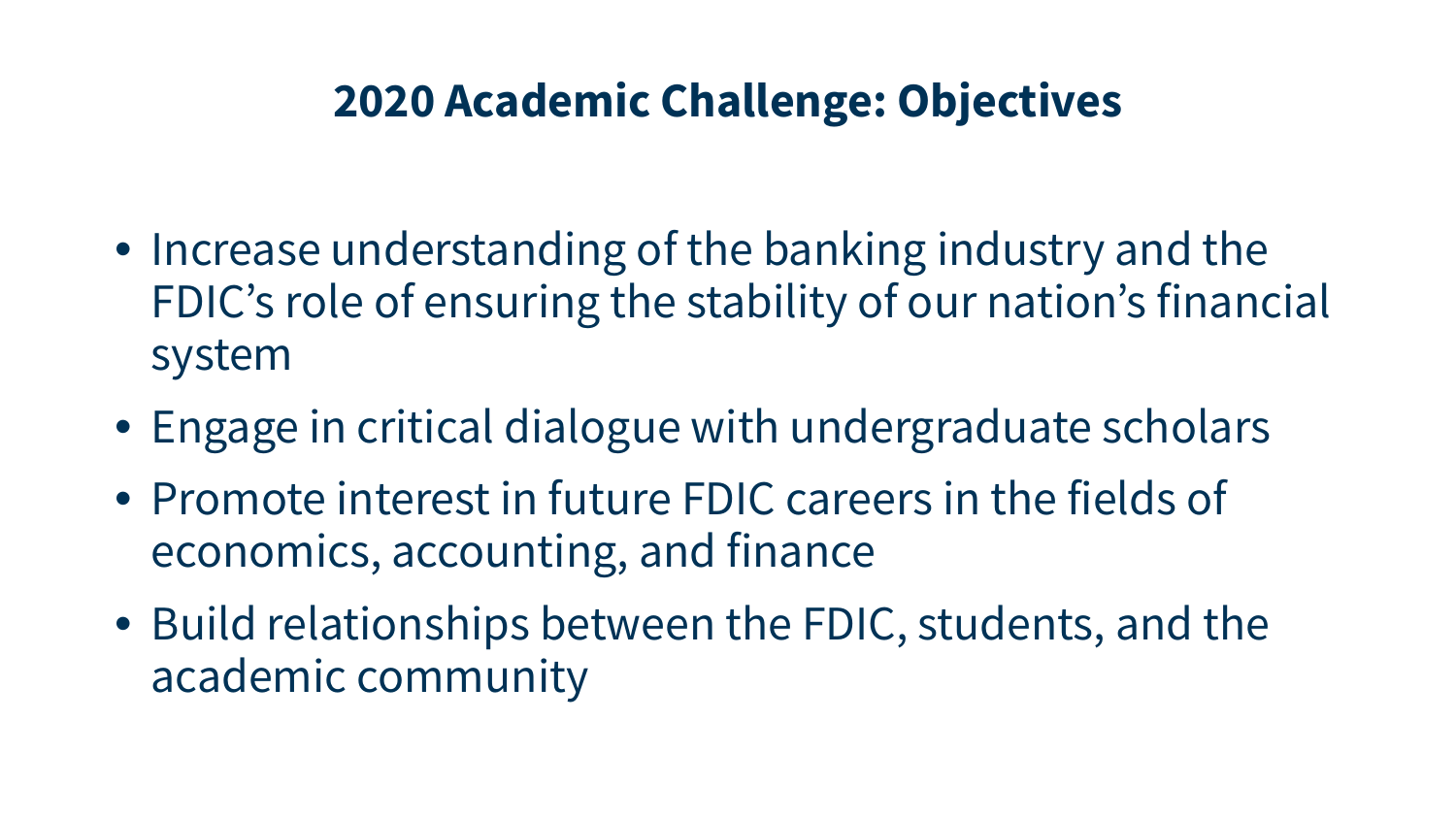# **2020 Academic Challenge: Logistics**

- Teams consist of 4 or 5 students with a faculty advisor
- Two rounds:
	- Written component, six pages
	- Five finalists invited to Washington to present their work
- FDIC provides:
	- Prompts to help students approach the question;
	- Grading rubric on how submissions will be evaluated;
	- • Public datasets and codebook that may be used by students to engage the material.